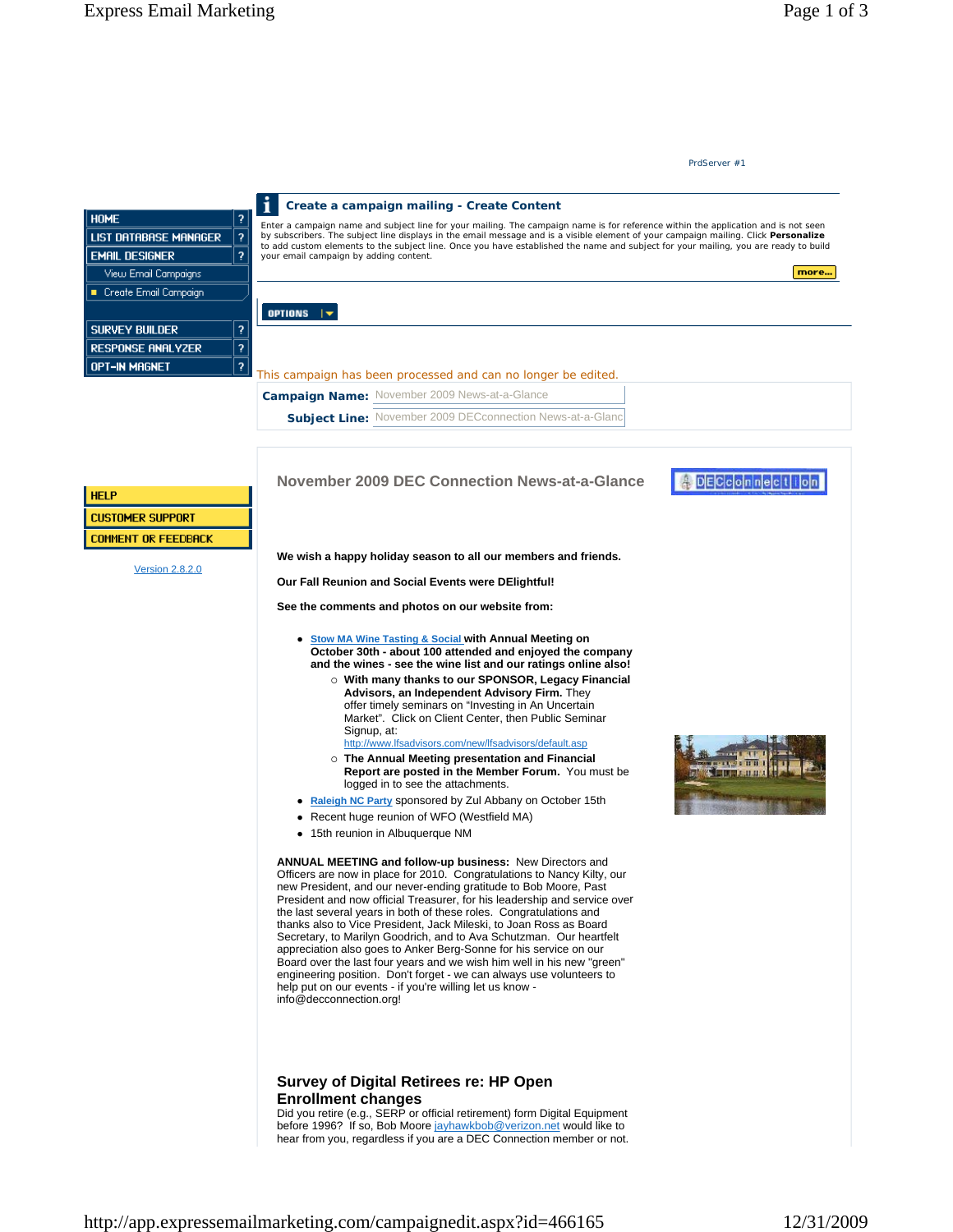Please reply to him at the email above, and Bob will let you know as much as he knows about the change mentioned on page 14 of the HP Open Enrollment package you might have received in Postal Mail recently. If you want further information please make sure your reply mentions your full name while at DEC, the year you retired, and your current 5 digit postal code. i.e., Bob is C. Robert Moore, ret 1993 and zip is 01803. Looking forward to hearing from you soon, Bob Moore, 2010 DEC Connection Treasurer

## **Membership Updates**

Welcome to our new members since last issue: Fred Darrow, Octavio Diaz, Lou DiFinizio, Judy Durant, John Friedrich, Royce Fuller, Byron Garvey, Lou Greer, Keith Griffith, Bernie Hall, Vida Haririan, Carolyn Herbert, Herb Irwin, Bob Leigh, Diane Linnehan, Ron Marchetti, Sonia Mirkin, Wendy Reid, Claire Messier Robinson, Roxana Sanchez, Geoff Sinn, and Barbara Weinstein.

Re-welcome to our renewing (R) members: Alan Hopkins, Tom Rarich, Paul Ross, Sy Sackler, and Terry Sarandrea.

Great to have you all aboard!

**DECconnection Newsbytes** - Members please send news you'd like to share to: webmaster@decconnection.org.

- Bob Schuetz, former District Software Manager, NW District, Redmond, WA. After DEC and several other major players in the IT world, I was laid off right in the middle of our bad economy. I invented a rack to store swimming pool floats for my own use and everyone kept telling me I should market it. Well, with plenty of time on my hands, I started my own company: floatstorage.com. I'm now featured in several major catalogs and pool accessory web sites. My utility patent is applied for and I now have four registered trademarks. Visit www.floatstorage.com. If you have a pool, live near a lake or the ocean, or just like swimming pool toys, you'll like what my site has to offer. Note: Bob is our current Featured Entrepreneur on our website.
- Lou Greer: I am settled in Greenville, SC with my new wife Dee Shields (9/22/2008). I am mostly retired, but am active in teaching at a local college, supporting the arts and refereeing high school lacrosse. A Greenville highlight is the "Drive," our minor league baseball team that is an affiliate of the Red Sox. Our ball park has the same dimensions as Fenway, including the fabled "Green Monster" in left field.
- Roxana Sanchez I am still married to my husband of many years. My two daughters finished college. My older one has a good job in New York City and my younger one is a graduate student on the West Coast. Professionally since I left Digital/Compaq I have worked in controllership functions in colleges and in non-profits. I also worked as a Senior Consultant in a national consulting firm in the Higher Education practice. Currently I am looking for a new job opportunity.
- Sonia Mirkin (339-234-6325) I'm a full time real estate agent with RE/MAX. It's a great honor to help buyers find their dream home. I have a commitment to the sellers to sell their homes in today's market. Thanks to Digital my project management skills are a great help in Real Estate.
- Terry Keeney: I worked for Digital for 25 yrs, then Compag, then HP and then retired in June 2002. At this time I started my own Handyman business. I spend my days driving around Sudbury Ma. fixing people's houses and having a great time. Thanks for asking.

**Other News of Interest: Digital co-founder Harlan Anderson has published his autobiography, called** *Learn, Earn, and Return - My Life as a Computer Pioneer.* See links on our home page to his blog and a review by Globe tech correspondent Scott Kirsner.

## **Website Updates**

- Meet our new Featured Entrepreur, Bob Schuetz, and FloatStorage.com.
- Annual Meeting presentation and Financial report are posted in

A DECCOMMection